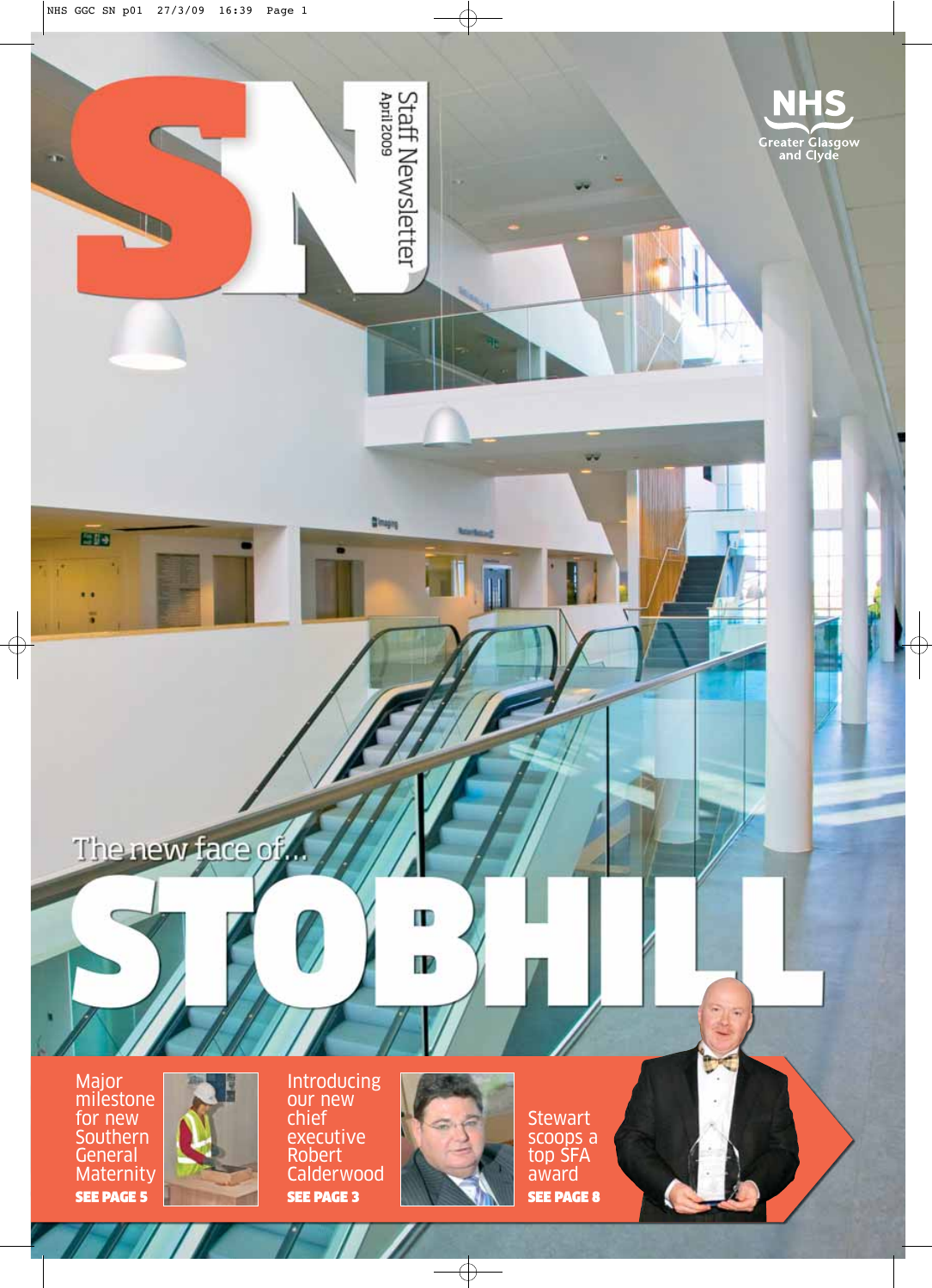### New role to tackle Glasgow's drink culture

DIRECTOR of public health Linda de Caestecker is committed to finding new ways to help tackle the problem of Glasgow's drink culture head on in her new role as chair of Glasgow's Local Licensing Forum.

Linda's appointment means she brings a different emphasis to the role of chair of the forum which was previously chaired by a representative of the licensed trade. However, Linda recognises the roles of all those

involved in the forum. "There are many different interests around the forum table – health is only one perspective. There are representatives from the City Council and Strathclyde Police, as well as local community representatives and the licensed and restaurant trade itself.

"We know from various reports that local community groups in Glasgow have many concerns about alcohol misuse and the social

problems it causes. As chair, I hope that we give these communities a stronger voice to help highlight the real problems alcohol can cause."

The forum supports the work of Glasgow licensing board by influencing and advising on its policies. With the introduction of the new Scottish Government framework around alcohol, the forum

will also be able to monitor the introduction of some of its new powers around special two-for-one offers for drink and minimum pricing, as well as considering moves such as raising the legal age for buying alcohol to 21.

Linda added: "We want Glasgow to be a safe city, where people can go for a night out and enjoy a meal and a drink in any of our many restaurants and bars.

"However we need to strike a balance between Glasgow's reputation as a vibrant city for people who like going out and enjoying themselves and the high level of alcoholrelated problems in our population."

### Dates for the diary

### Bowel Cancer Awareness Month 1–30 April

As part of healthy Working Lives, an information day on bowel cancer is being held at the IRH canteen on 23 April. **www.bowelcanceruk.org.uk**

Parkinson's Awareness Week

### 20–26 April **www.parkinsons.org.uk**

Depression Awareness Week 20–26 April **www.depressionalliance.org**

### Board meeting 21 April, 9.30am **Dalian House, Glasgow**

Public Sector Efficiency:

### how to save money and still improve services 23 April, Edinburgh

This event will examine how the public sector can make efficiencies and still meet the needs of service users. **Tel: 0131 272 2133 or email: efficiency@holyrood.com**

#### West of Scotland Child Protection Network conference 23 April, Glasgow

Conference centering on the abuse of infants under one, focusing on physical violence and deaths. **For further information, email: jennifer.bruce@ ggc.scot.nhs.uk** 

### Looking out, looking in: international perspectives on mental health improvement in Scotland

7 May, Surgeons Hall Complex, Edinburgh

Scottish Development Centre for Mental Health hosts this event to assist stakeholders to look outward – to learn from other places – and to look inwards – to highlight what Scotland is doing well and can be proud of. **Tel: 0131 555 5959 or email: events@sdcmh.org.uk**

#### Visualising the future together 13 May, Stirling Management Centre, Stirling University

Scotland's e-health strategy places the exploitation of innovative technology at the heart of improving patient care. The application of new imaging techniques developed in collaboration is already delivering significant healthcare benefits. **Visit: tinyurl.com/convtech to register. Email: events@suip. co.uk or tel: 01786 448 333**



Staff Newsletter is written by staff for staff with the full support of the Area Partnership Forum

Please send articles, letters and photographs to:

**Address:** NHSGGC Communications, Staff Newsletter, NHS Greater Glasgow & Clyde, 350 St Vincent Street, Glasgow G3 8YZ. **Email:** staffnewsletter@ggc.scot.nhs.uk **Telephone:** 0141 201 4995

Staff Newsletter is designed by Connect Communications www.connectcommunications.co.uk



Top: the Pathways to Progression Project, and bottom: the Families in Partnership Project collect their prizes from guest host Jackie Bird

# Back to work with a flourish

AN innovative local project to help unemployed people from the east end of Glasgow get back to work has won a top award for Team Excellence.

East Glasgow's Community Health and Care Partnership (CHCP) Pathways to Progression Project scooped the "Building a Prosperous City" and the overall Leader's Award in Glasgow City Council's recent Flourish Awards.

Described as an "exceptional project", Pathways recruits local unemployed people – in the main, young, single mothers from the east end of Glasgow – and supports them to obtain a HNC in healthcare while working within the CHCP. So far, the project has led to full-time jobs for 10 out of the first 12 participants.

East Glasgow CHCP also won in the category "Increasing access to lifelong learning" for the Families in Partnership Project with St Timothy's Primary School. This project enhanced the family life skills of a group of vulnerable children to prepare them for secondary school.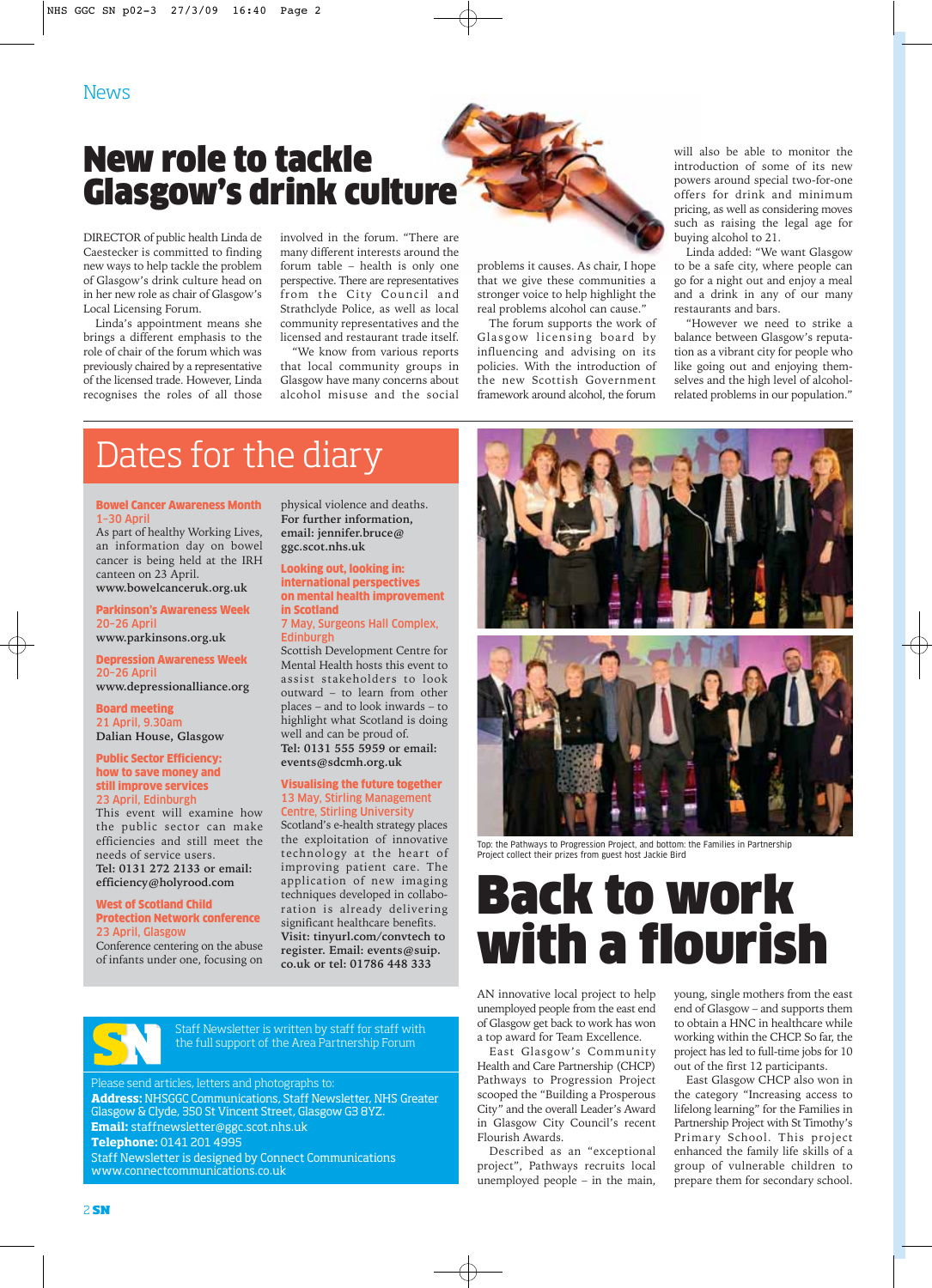# THE PINNACLE OF A REWARDING CAREER

New CEO Robert Calderwood looks forward to the challenges of running the UK's biggest health board

TO become CEO of the board which covers both Greater Glasgow and Clyde carries with it much personal satisfaction, as during my 35 years with the National Health Service, I have worked for just two health boards – Argyll and Clyde for 10 years and Greater Glasgow for the last 25.

I am very pleased to accept this appointment, which is, without doubt, the pinnacle of my NHS career.

Our board area is the largest single health authority in the UK and with the scale of our activity and huge health challenges facing us in the West of Scotland, it goes without saying that the challenges we face are always going to be significant.

I am delighted to be picking up the reins from Tom Divers, who I have had the privilege of working with on and off for the last 25 years. Tom has led the board for the past eight years, delivering so much success and progress across all sectors of health, including joint working with local authority partners.

To be taking over an organisation that has the most able, highly skilled and caring staff in the country is an honour. I can assure you all that I will not be taking up post to the mantra "all change"; on the contrary, I plan to build on the successes and strengths already in place and move ahead purposefully to deliver improvements in patient care, service design and cost effectiveness.

"Cost effectiveness" is a phrase that is often misunderstood or misrepresented, but no one should be in any doubt of the financial issues facing the public sector in these times of recession. The next two or three years will see tight constraints on



public expenditure and we will have to adapt and modify the way we do things to deliver services.

Our work with staff partnership is critical in this area. We have built good working relationships with staffside in the last three-and-half years and we will continue to build on these.

We are already making changes – one example being the move to increase day surgery. The extra day surgery capacity delivered with the New Stobhill and Victoria Hospitals will help change the balance of inpatient overnight surgery and could deliver annual savings of more than £8 million.

To achieve this move towards more day surgery, patient care and support in the community must be developed and this brings into focus the importance of developed integrated NHS community and acute teams providing a single service for patients.

### **To be taking over an organisation that has the most able, highly skilled and caring staff in the country is an honour**

Robert Calderwood, NHSGGC chief executive

This approach is one that I intend to develop further. To this end I aim to get out and about as much as possible to meet and understand more fully the intricacies and challenges facing the partnerships including mental health and community health.

I will strive to forge stronger links with local authority colleagues and political figures, so together we can move forward the all important health agenda.

As one of NHSGGC's 44,000 staff, I look forward to how we can all contribute to the delivery of the next stages of development across the entire spectrum of health service provision and health improvement within NHSGGC, as well as the delivery of our regional and national services.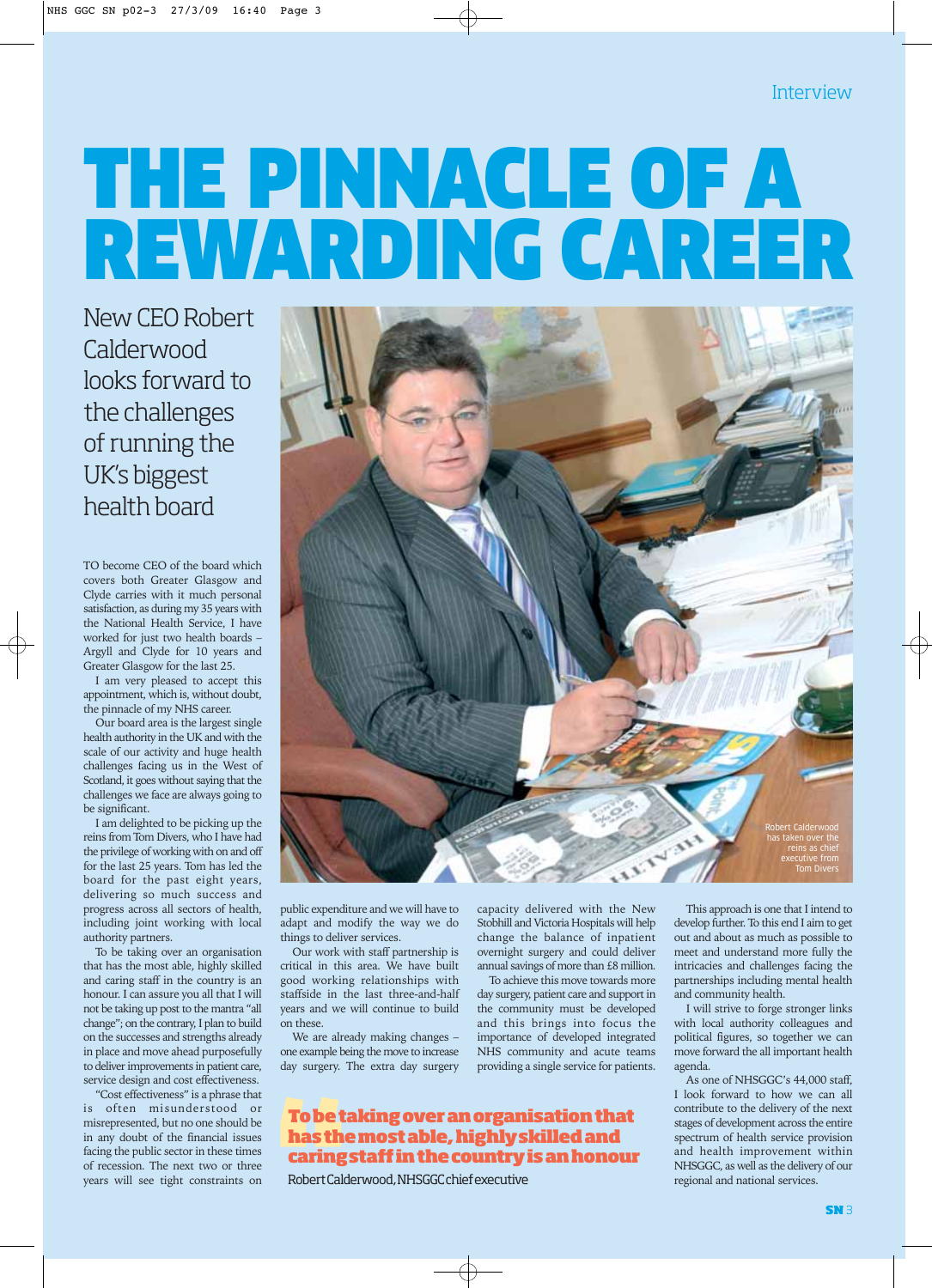New hospitals

The New Victoria, top, and Stobhill, bottom, will provide state-of-the-art healthcare facilities

**THE NEW** 

THE NEW VICTORIA

Stobhill and the Victoria will provide the best in patient care

**Here** is a first look at<br>the long-awaited new<br>stobhill and Victoria<br>hospitals. While the majority the long-awaited new hospitals. While the majority of staff at both Stobhill and the Vicky have had the opportunity to visit the new hospitals for themselves, many of their colleagues across NHSGGC have not yet

had the chance to see these outstanding buildings.

FIRST LOOK<br>NEW HOSP

As you can see here, the specially commissioned photography and the work of corporate communications' own graphic designer Amanda Neil perfectly demonstrates how the design of each hospital complements its surroundings and offers the best working environment to staff.

0

come su the New Victoria Hospital

NEW HOSPI

These new multi-million pound, state-of-the-art hospitals, while very different to each other, will be an essential part in how NHSGGC continues to provide the very best care to patients across Greater Glasgow and Clyde.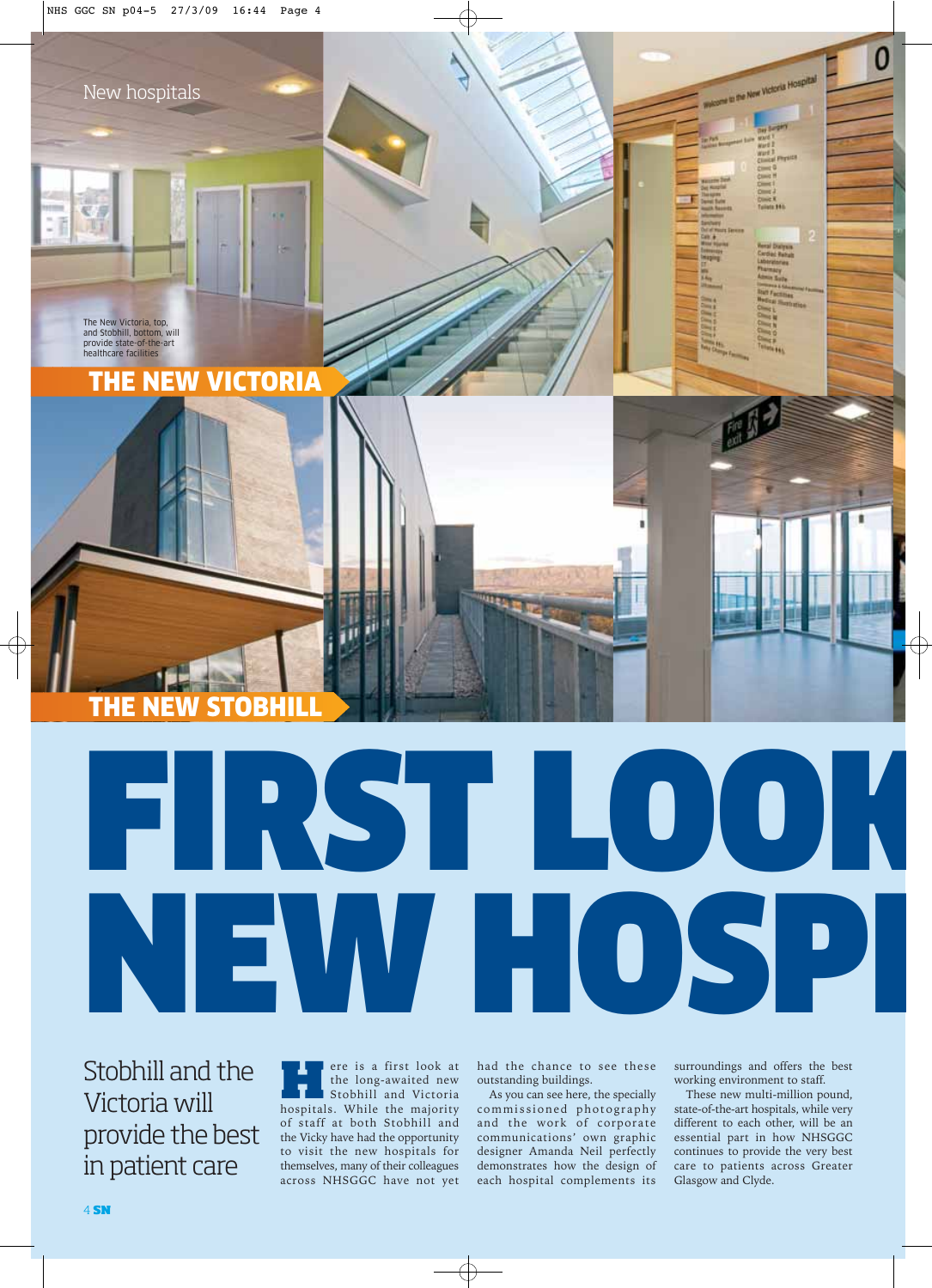NHSGGC director of facilities Alex McIntyre and Balfour Beatty project director David Cairns in the new Stobhill Hospital







#### **See the new Stobhill and Victoria hospitals for yourself during two special guided tours for staff.**

To help manage the call load effectively, staff wanting to visit the Stobhill site can book from now until 20 April; staff wishing to visit the Victoria are asked to book after 20 April.

• See the new Stobhill on 22 April 4-8pm (book until 20 April) • See the new Victoria on 13 May 4-8pm (book from 20 April)

Contact the central booking service tel: 0141 201 3562 (13562) to register and be allocated a time slot. Tours depart every 30 mins between 4pm and 7pm with a maximum of 25 people on each tour.



Cabinet secretary Nicola Sturgeon with Balfour Beatty MD Tim Clarke and NHSGGC chairman Andrew Robertson enjoying 'a noggin of ale'

# Major milestone for Southern General maternity

**THE new extension to the Southern General maternity unit has reached a major milestone, with the completion of the external structure. Local staff were joined by cabinet secretary for health and wellbeing Nicola Sturgeon to "trowel off" the final area of concrete, during a special topping out ceremony.**

**The new three-storey extension, which is the first stage of a £28m plan to refurbish and expand the existing maternity unit, will house a number of world-class maternity facilities for women and babies from across Glasgow and Clyde. These include: • a brand-new fetal medicine unit which will provide specialist diagnostic facilities and treatment to unborn babies from across Scotland • two state-of-the art operating theatres – one equipped with special laser technology used to provide treatment to babies while they are still in the womb • a neonatal intensive care unit with 34 medical and surgical intensive care/ high-dependency cots • a special-care baby unit with 26 special-care cots for babies who require extra support and care after birth.** 

**Director of women's and children's services and board nurse director Rosslyn Crocket said: "This new extension will not only provide state-of-the-art facilities for local women, but will also deliver world-class specialist care to women and**



Nicola Sturgeon trowels off the last area of concrete

**"This new extension will not only provide state-of-the-art facilities for local women, but will also deliver worldclass specialist care to women and babies from across Scotland"**

Rosslyn Crocket, director of women's and children's services

**babies from across Scotland."**

**The extension and refurbishment of the maternity unit is due to be completed by the end of this year. The QMH will then close as planned in early 2010, with services transferring to the Southern General and Princess Royal Maternity units.**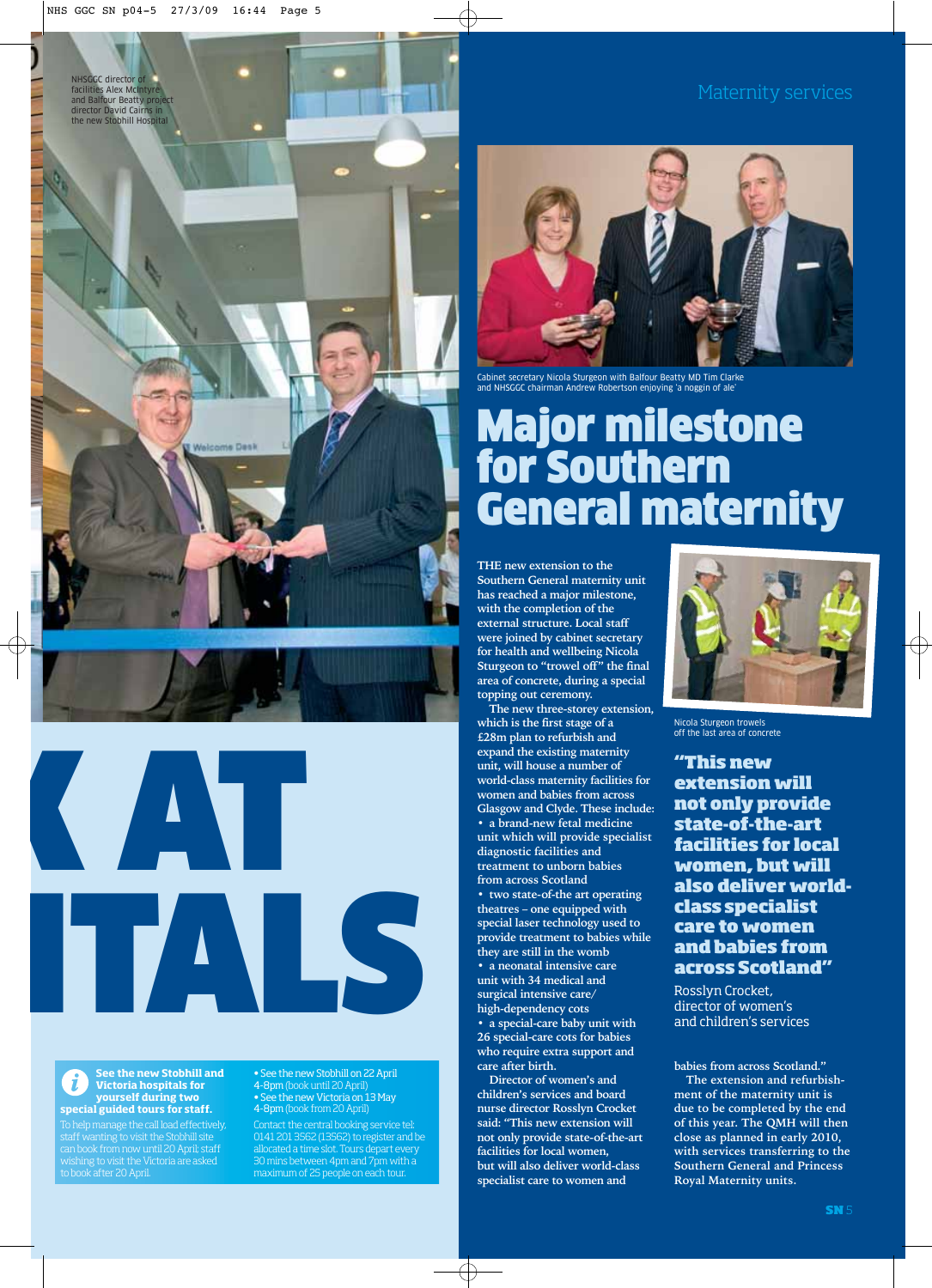## ...brief

### Return to learn

**CONGRATULATIONS to all staff who recently completed the Return to Learn Programme.** 

**The successful learners came from a wide variety of roles and departments including administration, hotel services, oral health, nursing auxiliaries, care workers and occupational health.** 

**To help highlight the programme's success, a short presentation was arranged to let managers and other staff find out about what's involved in the course and what the learning has done for all of the participants.** 

**One member of staff who completed the programme said: "Returning to learning was scary at first, but I got a lot of support. I'm now confident enough to stand up and speak to a group. I couldn't believe studying could be such good fun!"** 

**To find out more about the latest learning and education opportunities, log on to the new training calendar: For Greater Glasgow: http://staffnet/Human+ Resources/Learning+and+ Education/default.htm For Clyde: www.staffnet.ggc.scot.nhs.uk /Human+Resources/ Learning+and+Education/ default.htm** 

### Travelbudi who loves to shop

**CONGRATULATIONS to IRH superintendent physiotherapist Fiona Russell, who is the first winner of £100 of Love2Shop vouchers after joining the NHSGGC travelbudi scheme.**

**Fiona joined at the beginning of the year and was entered into the draw when she registered at www.nhsggctravelbudi.com**

**You can still win if you sign up for the scheme as draws for £100 shopping vouchers will take place on 1 April and 22 May and £500 worth of travel vouchers can be won on 1 June.**

# Treating people fairly

**A**LTHOUGH much is being done to tackle discrimination across the NHS, there are still situations when we fail to meet the different needs of the people who use our services.

The following case is a real example of discrimination which happened in NHSGGC.

### **Martin's story**

Martin is a deaf man whose first language is British Sign Language (BSL). A smoker for many years, Martin finally decided to take the plunge and quit.

After looking at the various options available to help him, he decided that he would like the support of a group. On enquiring, however, Martin was told that he couldn't attend a smoking cessation group because there was no budget for an interpreter.

It was the responsibility of our staff to ensure that Martin received the help he needed to use this service. A BSL interpreter should have been made available. As well as



meeting our commitment to patients, it is also the law.

Head of inequalities and health improvement Sue Laughlin said: "We discriminate when we treat people as if they are all the same, even when they have different needs. Martin's story is an example of this.

"We also discriminate if we treat people differently in a negative way due to their gender, age, social class, sexual orientation, race, faith and belief or disability."

NHSGGC's equality scheme explains how the organisation aims to ensure our services are delivered in a way which recognises the different needs of patients and does not discriminate. The implementation of the equality scheme has just been through its yearly review process with the Equality & Human Rights Commission, which is responsible for monitoring progress and identifying issues that are not being addressed.

"It was clear from our annual monitoring process that while some areas of the scheme are progressing well, we still have a lot of work to do," explained Sue. "In particular, we want to raise awareness of the issues around discrimination and our responsibilities to both patients and staff."

As part of this work, a leaflet highlighting examples of discrimination within NHSGGC has been distributed to all staff. A section for staff on tackling discrimination has been created on the equalities in health website and new staff training opportunities are being developed.

"Every one of us has to be aware of and tackle discrimination," said Sue.

For further information, visit: www.equality.scot.nhs.uk or contact the Corporate Inequalities Team tel: 0141 201 4560

# Child protection – doing nothing is not an option

Protecting **NHS** Children

A Commitment from **NHS Greater Glasgow** and Clyde



Your job is protecting children doing nothing is not an option

Keep this leaflet with you... ...and use it

THE tragic case of Brandon Muir in Dundee has once again put the spotlight on how we all have a responsibility to protect vulnerable children. To ensure you know what to do if you're worried about a child, we've produced a new leaflet for staff.

The leaflet sets out our commitment to child protection and highlights how this is an issue which affects everyone in the NHS, not just those working in children's services.

For example, any member of staff could become concerned about a child's safety and welfare in the course of their day-to-day job.

This could be children of women receiving treatment or support for domestic violence; children of parents or carers receiving treatment for mental health, alcohol or drug abuse problems or a learning disability; or simply a child visiting relatives in hospital.

If you have any concerns about a child, whether it is sexual abuse, physical injury, emotional abuse or neglect, you must take action. Doing nothing is not an option.

### **What should I do if I'm worried about a child?**

If you are concerned about a child, you should write down exactly what you see and hear and report it to your supervisor, line manager or senior colleague.

### **Who should I contact?**

If you want specialist advice, you can contact:

• **The NHSGGC child protection unit** – 0141 201 9225 (office hours) or, if you need to speak someone out of hours, an on-call paediatrician can be contacted via the Yorkhill switchboard, tel: 0141 201 0000

• **Police** – if you are seriously concerned about a child's immediate safety, you should contact the police tel: 0141 427 8089

• **Social work** – you can also let social work know your concerns, tel: 0141 305 6706.

Further information and advice, including a copy of the new leaflet, will be available on StaffNet (acute>women and children's services>child protection)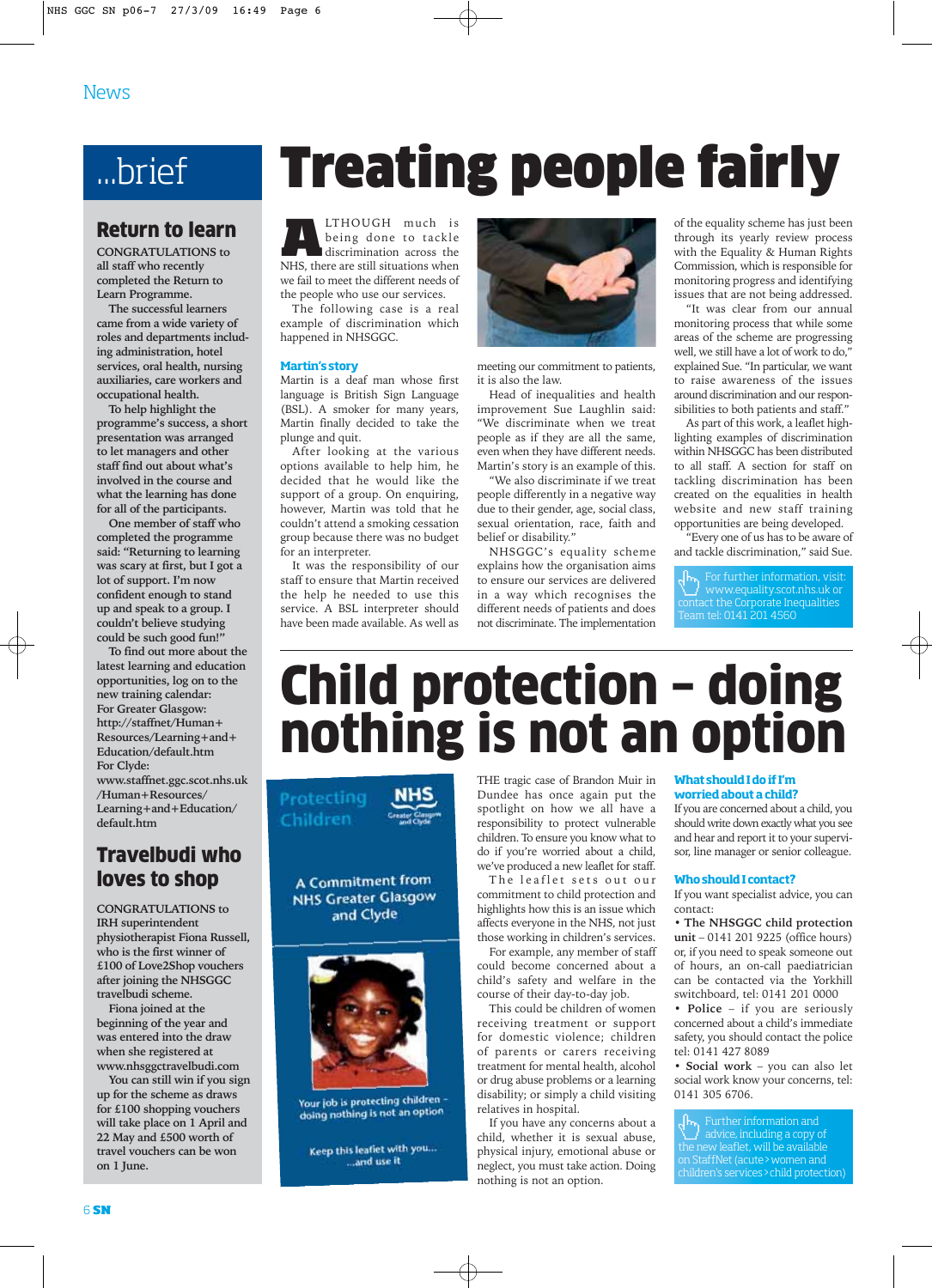### NHSGGC in the headlines



### **Herculean effort for Stornoway twins**

An early morning dramatic transfer by an RAF Hercules plane of premature twins from Stornoway to the Princess Royal Maternity (PRM) sparked massive media interest from media organisations throughout the UK.

The press desk took calls throughout the night of the mercy dash and the following morning staged a press conference at the PRM.

Coverage was extremely positive for all agencies involved and the



team continues to receive regular media enquiries for updates on the condition of the twins, who are still under NHSGGC's care.

### **Highlighting excellent services**

The team has also continued to work successfully with individual media on specific exclusive features.

In the last month, this generated two double-page spreads in the *Daily Record* on the work of the Royal Hospital for Sick Children's orthotics unit and the opening of

Skye House, the new mental health inpatient facility for young people on the Stobhill Hospital site.

The paper described how the "little-known 'factory'" in a corner of the hospital is providing pieces of equipment to correct babies born with twisted spines, hands and feet, so avoiding surgery as much as possible.

Mental health is always a sensitive issue and particularly so when it affects teenagers. By working closely with the *Daily Record*, we were able to ensure



There has been positive press coverage recently in newspapers such as the Daily Record (above and left), the Daily Express (far left) and The Sun (middle top)

positive coverage of Skye House in the Record's feature on the facility.

The importance of this new specialist facility was highlighted by Lorna McKirdy, who had been treated in our previous inpatient unit for young people at Gartnavel Royal Hospital.

Lorna spoke movingly and honestly about her own experiences and explained why she believes the new unit, whose design she influenced through comments to the architect, will greatly benefit patients.

# Viva Las Vegas! **WIN! WIN!**

*STAFF NEWSLETTER* continues its £1000 give-away thanks to the Staff Lottery/Appeals Society.

February's lucky winner was Margaret Stevenson, a support worker in the physiotherapy department in Drumchapel Hospital.

Margaret said: "When I first heard I'd won, I initially thought 'that's two months' childcare', but then my husband said 'let's have some fun instead'. So as it's his 40th this year, we're heading off to Las Vegas and intend to spend the lot!"

### **Main winners from the Staff Lottery February draw:**

• Shelia Robertson, enrolled nurse from ward 45 at Stobhill, won £5000

• Catherine Blair, catering assistant



at Gartnavel General, won £1500 • Yvonne McNeil, enrolled nurse at Birdston Nursing Home, and Jacqueline Scally, from the respiratory lab, at Gartnavel General both won £750.

• Check out the rest of the winners on StaffNet > Benefits and Services > NHS Staff Benefits Staff Lottery

join the Staff Lottery and have the opportunity to win £5000 each month ell as take part in the mega draws in March and September, contact Isobel Huk, email: isobel.huk@ggc.scot. nhs.uk or tel: 0141 211 5850

### •Visit: www.nhsstaffbenefits.co.uk

# **WITH SN**

For a chance to win £1000 with *SN*, **£1000 with** *SN***, courtesy of Staff Lottery/Appeals Society, simply answer this question:**

### **When are the staff guided tours to view the New Stobhill and Victoria Hospitals?**

**Send your answer to: staffnewsletter@ggc.scot. nhs.uk by 30 April.**

When emailing your answer, please state your work location. The competition is open to all employees of NHSGGC. Winners must be available for publicity and their details will be printed in future issues of SN. Only one entry per person.